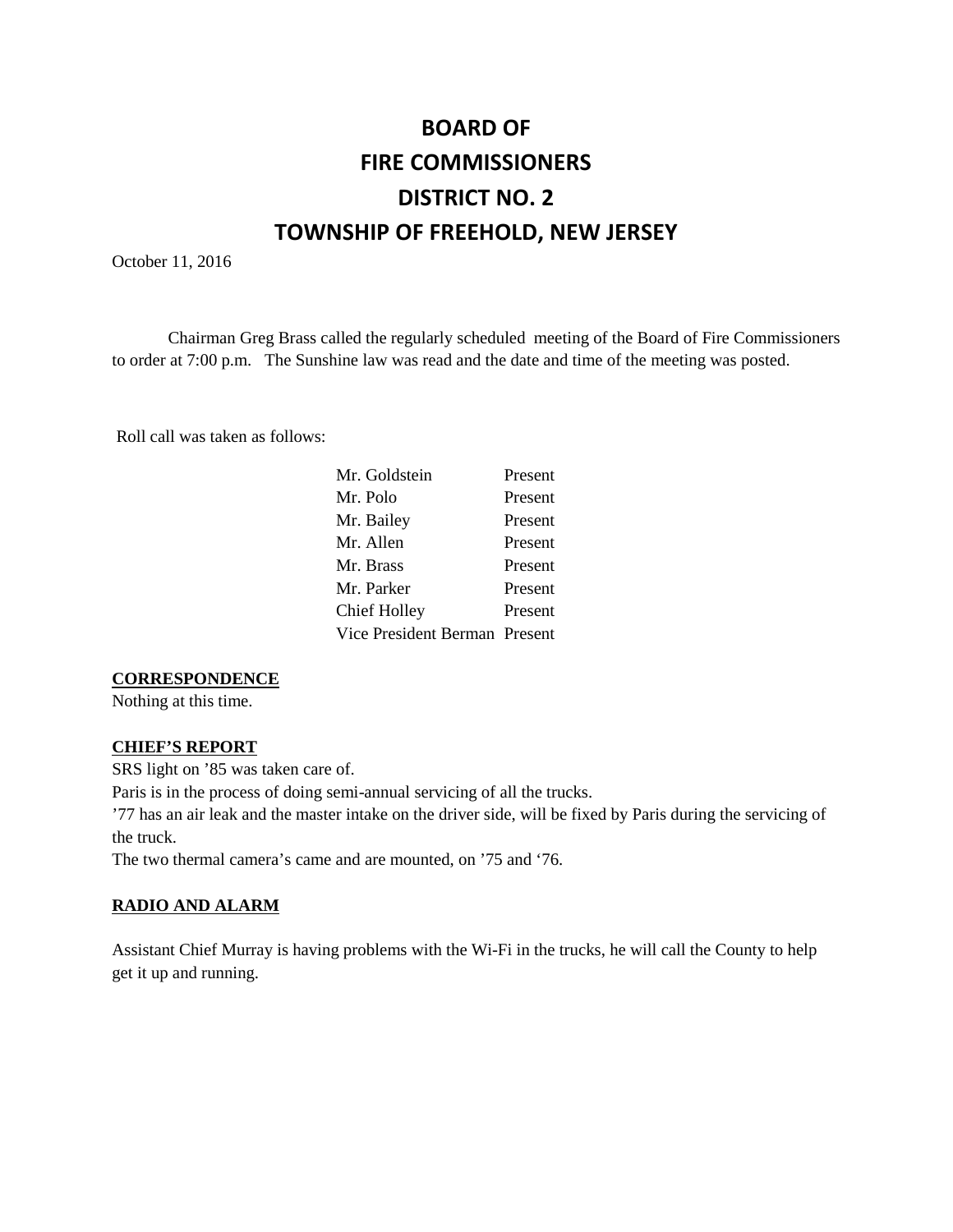# **BUILDING**

Pond Road needs new lights, replace four 150 watt hps fixtures with four 76 watt 5000k LED flood lights, Corbin will do the work for the price of \$940.00.

Daniels Way concrete and paving proposals are: Paul & Marc Construction: Mill and Paving black top for \$16,457.60 Concrete work \$12,610.97 T&M Masonry Concrete work only \$9,800.00 Still waiting on more proposals.

# **INSURANCE**

Richard Frascotti claim has been closed. Life Insurance policy non-members to be removed. LOSAP, the insurance company recommended that some changes in wording need to be made to the policy, Mr. Parker to read policy and make recommendations.

# **MAINTENANCE**

The nozzle that was run over by police department has been fixed for free and returned to fire house.

Midatlantic Fire and Air was here doing their semi-annual service on the system, they were checking the intake valve and it blew, there is 5500 lbs. of air left that can be used to fill the bottles but cannot fill the cylinders underneath, the are expediting the part so it can be fixed.

## **NEW BUSINESS**

Members phone case got broken on a fire scene, he turned in a voucher for reimbursement of \$24.06, Board Approved for reimbursement.

Vice President Berman to make ID cards for the Commissioners.

Driver training, according to the SOP's members must submit in writing a request to get qualified on '90, once approved they must complete 60 hours of training between classes and trucks, then 12 hours on each truck to qualify before they can be a driver.

## **OLD BUSINESS**

Mr. Brass received ISO report, there really was no change from the last report, discussed ways to improve the score which was 4/4X, Emergency Communications 8.3/10, Water Supply 32.58/40, Deployment Analyzes and Training 24.96/50, this is where the most improvement is needed, mostly with documentation of all training and credit of all firehouse personnel.

Finger printing per Mr. Allen only two members left to get fingerprinting done.